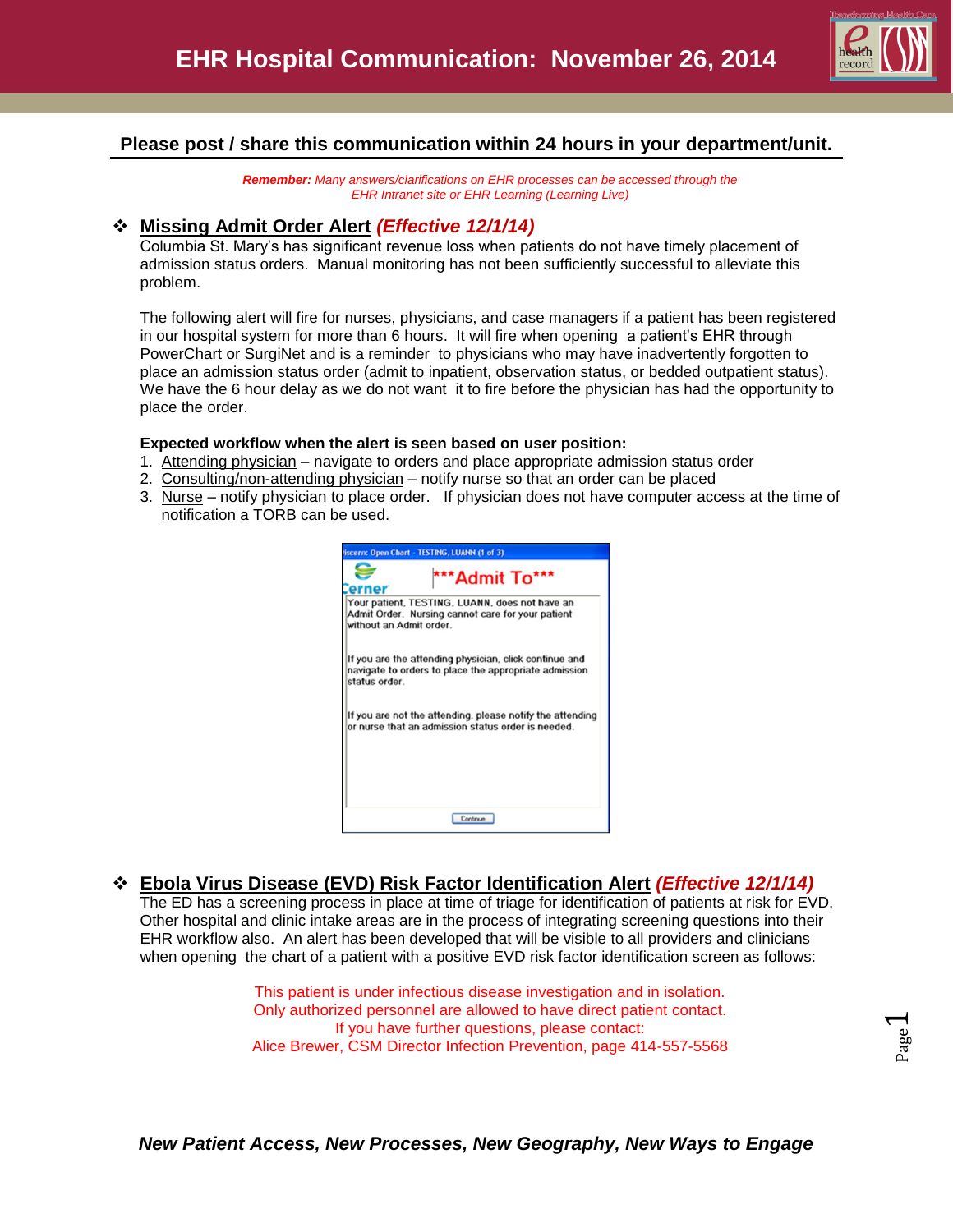

## **Discharge Disposition** *(Effective 12/2/14)*

 Discharge disposition will be added back to Depart for ease of use by multiple disciplines (nursing or case management). This will now be able to be populated without the finalize and print step.

### **ePrescribing Upgrade Downtime on 12/6/14**

Due to a hardware upgrade, ePrescribing will experience a downtime at 2300 on 12/6/14 until 0300 on 12/7/14. Electronic prescriptions can be entered into the EHR during this time but will need to be printed out for the patient. They will not be routed to a pharmacy during the downtime.

*For questions or issues contact the IS Service Desk at 414-326-2400*

### **Patient Education Downtime on 12/8/14**

Patient Education in the EHR will experience a downtime on 12/7/14 at 0200 in order to upload updated patient education materials. The downtime should last approximately 1-2 hours and during this time you will be unable to access any discharge documents.

*For questions or issues, contact the IS Service Desk at 414-326-2400*

### **EHR Password Changes** *(Effective 12/8/14)*

Effective Monday, December 8th, the rules for the Cerner Millennium EHR passwords will change in order to make them more user friendly while still maintaining our necessary level of security.

The changes are:

- 1. Password durations will be extended from 90 days to 365 days.
- 2. The minimum password length will be changed from 6 characters to 8 characters.
- 3. Passwords will now be case sensitive.
- 4. A number and a special character (example, !, \$, #, %) are required.

You will be required to choose a password that conforms to these standards the next time your password expires. If you wish to proactively change your password, you can do so by selecting "Task", then "Change Password" in the upper left corner when logged into the EHR.

These changes apply to all Health Ministries and were adopted by Ascension after review of industry best practices. Similar changes to other application passwords will take place at a future date.

*For questions or issues, contact the IS Service Desk at 414-326-2085*

### **REMINDER: Partial Medication Reconciliation Icon**

When you see the circle of arrows  $\ddot{\bullet}$  in front of medication reconciliation status, it means the provider did a partial reconciliation and you need to contact them to complete the reconciliation.

Remember, hovering over the icons at the top right of the medication list or in the navigator view on the left will tell you status and who did the reconciliation.